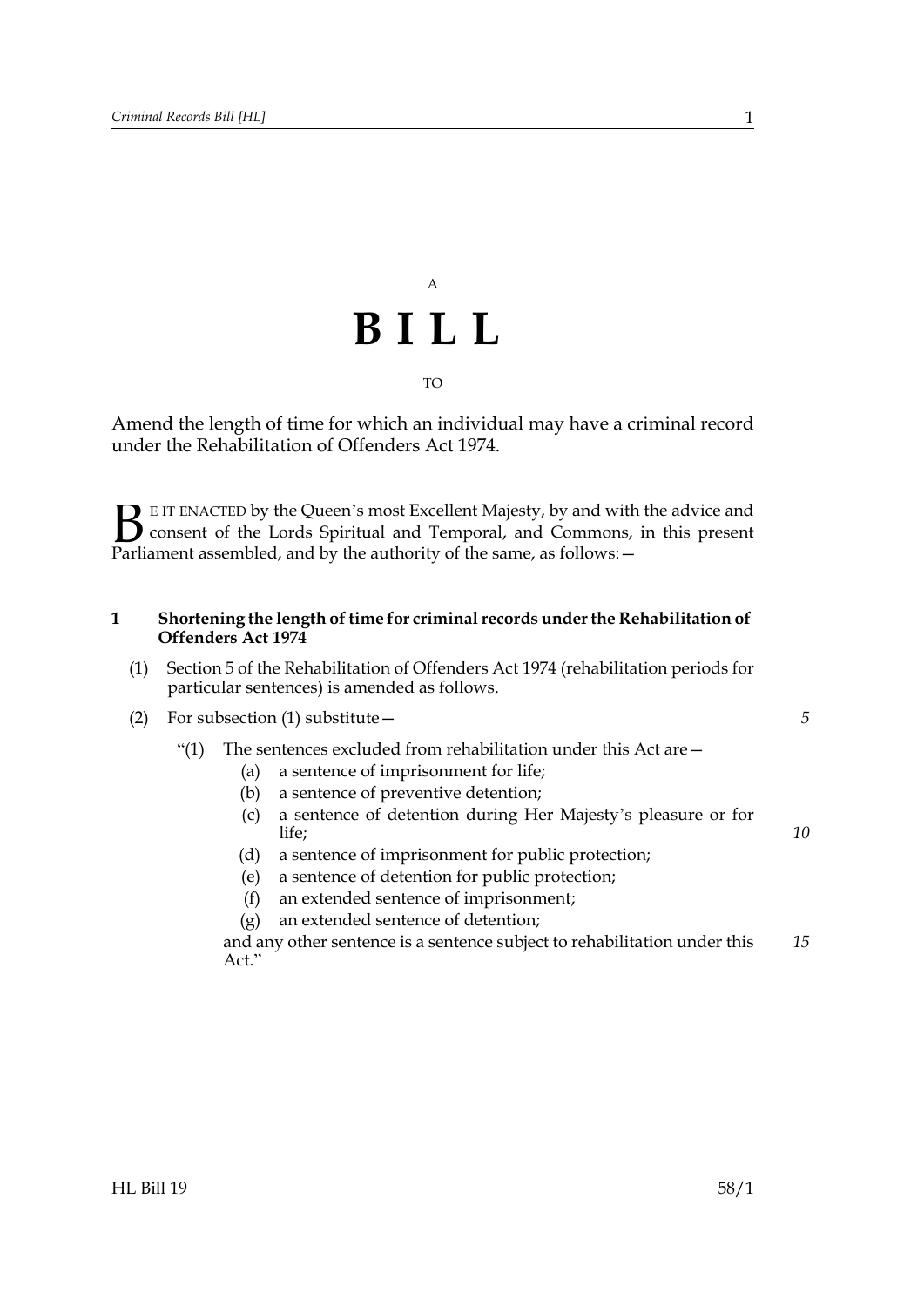(3) In subsection (2), for the table substitute  $-$ 

| "Sentence                                                                                    | End of rehabilitation period<br>for adult offenders                                                                                                                                     | End of rehabilitation period<br>for offenders under 18 at<br>date of conviction                                                                                                            |
|----------------------------------------------------------------------------------------------|-----------------------------------------------------------------------------------------------------------------------------------------------------------------------------------------|--------------------------------------------------------------------------------------------------------------------------------------------------------------------------------------------|
| A custodial sentence of<br>more than four years                                              | The end of the period of<br>four years beginning<br>with the day on which<br>the sentence (including<br>any licence period) is<br>completed.                                            | The end of the period of<br>four years beginning<br>with the day on which<br>the sentence (including<br>any licence period) is<br>completed.                                               |
| A custodial sentence of<br>more than two years and<br>up to, or consisting of,<br>four years | The end of the period of<br>beginning<br>years<br>two<br>with the day on which<br>the sentence (including<br>any licence period) is<br>completed.                                       | The end of the period of<br>two years beginning with<br>the day on which the<br>sentence (including any<br>licence<br>period)<br>is<br>completed.                                          |
| A custodial sentence of<br>up to, or consisting of,<br>two years                             | The end of the period of<br>one year beginning with<br>the day on which the<br>sentence (including any<br>licence<br>period)<br><i>is</i><br>completed.                                 | The end of the period of<br>six months beginning<br>with the day on which<br>the sentence (including<br>any licence period) is<br>completed.                                               |
| Her<br>from<br>Removal<br>Majesty's service                                                  | The end of the period of<br>one year beginning with<br>date<br>of<br>the<br>the<br>conviction in respect of<br>which the sentence is<br>imposed.                                        | The end of the period of<br>beginning<br>months<br>$\rm{six}$<br>with the date of the<br>conviction in respect of<br>which the sentence is<br>imposed.                                     |
| A sentence of service<br>detention                                                           | The end of the period of<br>one year beginning with<br>the day on which the<br>sentence is completed.                                                                                   | The end of the period of<br>six months beginning<br>with the day on which<br>the<br>sentence<br><i>is</i><br>completed.                                                                    |
| A compensation order                                                                         | The end of the period of<br>one year beginning with<br>the date on which the<br>order was passed or the<br>on which<br>date<br>the<br>payment is made in full<br>(whichever is sooner). | The end of the period of<br>one year beginning with<br>the date on which the<br>order was passed or the<br>date<br>which<br>the<br>on<br>payment is made in full<br>(whichever is sooner). |
| A community or youth<br>rehabilitation order                                                 | The last day on which<br>the order is to have<br>effect.                                                                                                                                | The last day on which the<br>order is to have effect."                                                                                                                                     |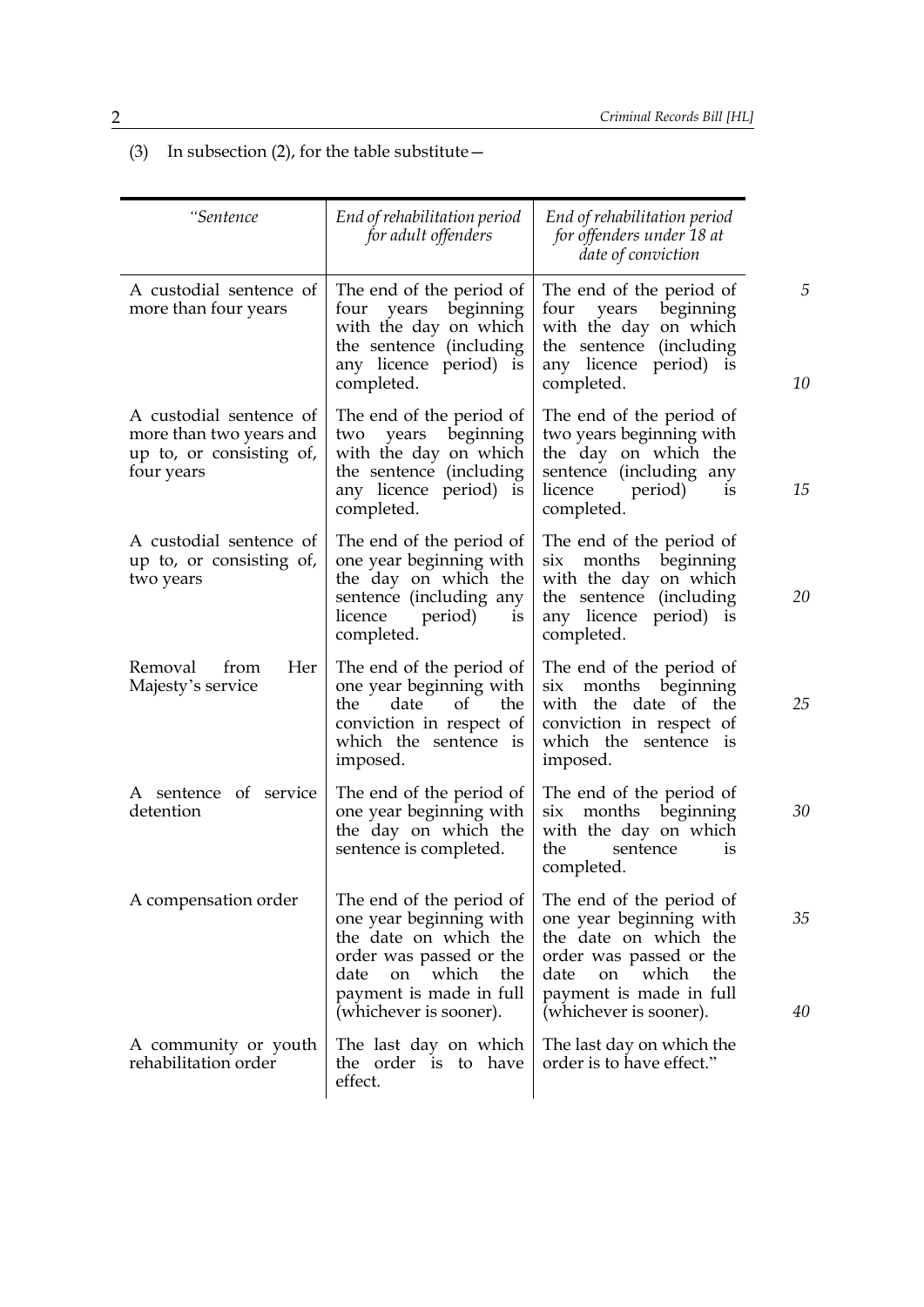- (4) For subsection (3) substitute—
	- "(3) Where no provision is made by or under a community or youth order for the last day on which the order is to have effect, the rehabilitation period for the order is one year."

#### **2 Road traffic endorsements**

Article 3 of the Legal Aid, Sentencing and Punishment of Offenders Act 2012 (Commencement No.9 Saving Provision and Specification of Commencement Date) Order 2014 (S.I. 2014/423) is repealed.

#### **3 Extent, commencement and short title**

- (1) This Act extends to England and Wales only.
- (2) Section [1](#page-0-0) comes into force on such day as the Secretary of State may by regulations made by statutory instrument appoint.
- (3) This Act may be cited as the Criminal Records Act 2020.

*10*

*5*